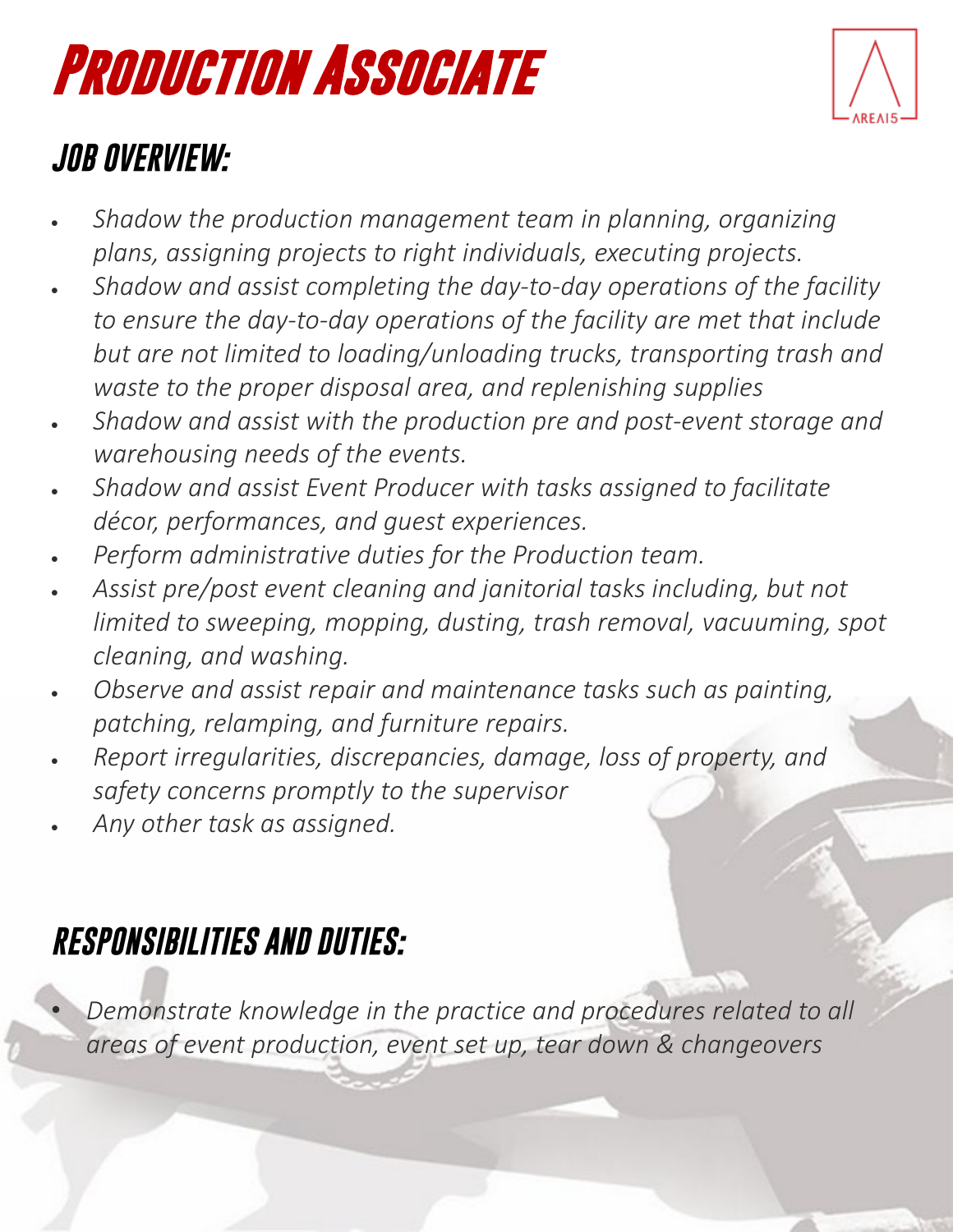

## *Cont. RESPONSIBILITIES AND DUTIES:*

- *Exhibit a professional attitude and appearance at all times.*
- *Excellent organizational skills and attention to detail*
- *Work closely with the Productions management team exercising judgment and initiative with supervision*
- *Work effectively under pressure by seeking guidance from the Production management team*
- *Follow oral and written instructions and communicate effectively with others in both verbal and written form*
- *Maintain an effective and professional working relationship with clients, employees, exhibitors, patrons, tenants, and others encountered in the course of employment*
- *Follow all policies/procedures, risk management, safety precautions, rules, regulations, and emergency procedures established at the facility*
- *Remain flexible and adjust to situations as they occur*
- *Work according to established standards and policies set AREA15 leadership*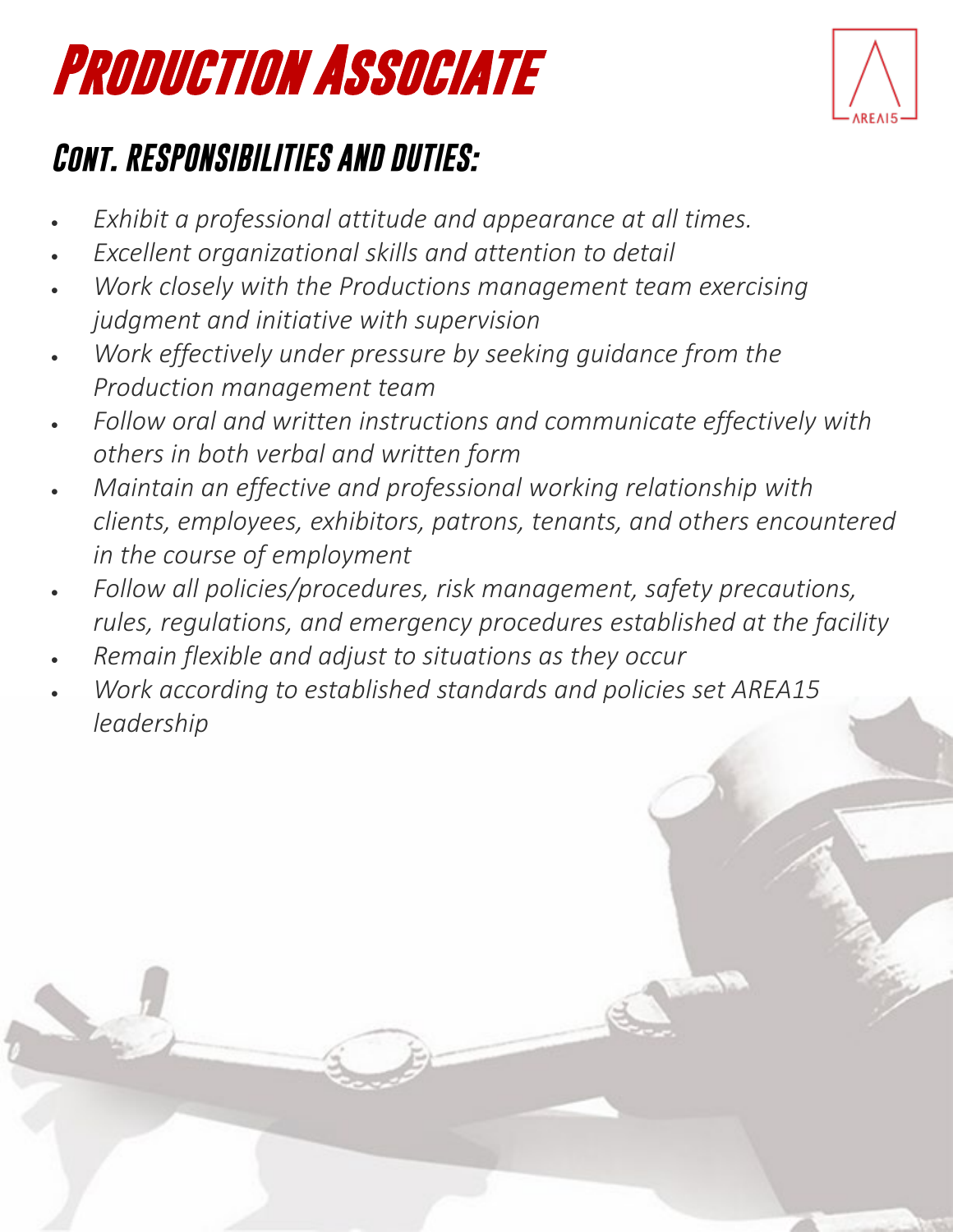### *PHYSICAL DEMANDS*

*The physical demands described here represent those that an employee must meet to perform the essential functions of this job successfully. While performing the duties of this job, the employee is regularly required to perform strenuous physical responsibilities in extreme environments that may include but are not limited to the following:*

- *Communicating with others to exchange information (talk and hear)*
- *Move and walk extensively around the facility*
- *Stand for long hours during events*
- *Kneel, stoop, reach, crawl and climb to high walkways*
- *Lift and move up to 30 pounds*
- *Perform work through repetitive eye/hand coordination*
- *Able to balance and have good manual dexterity*
- *Work inside and outside of the building*
- *Experience exposure to adverse conditions such as weather, loud noises, or product fumes*